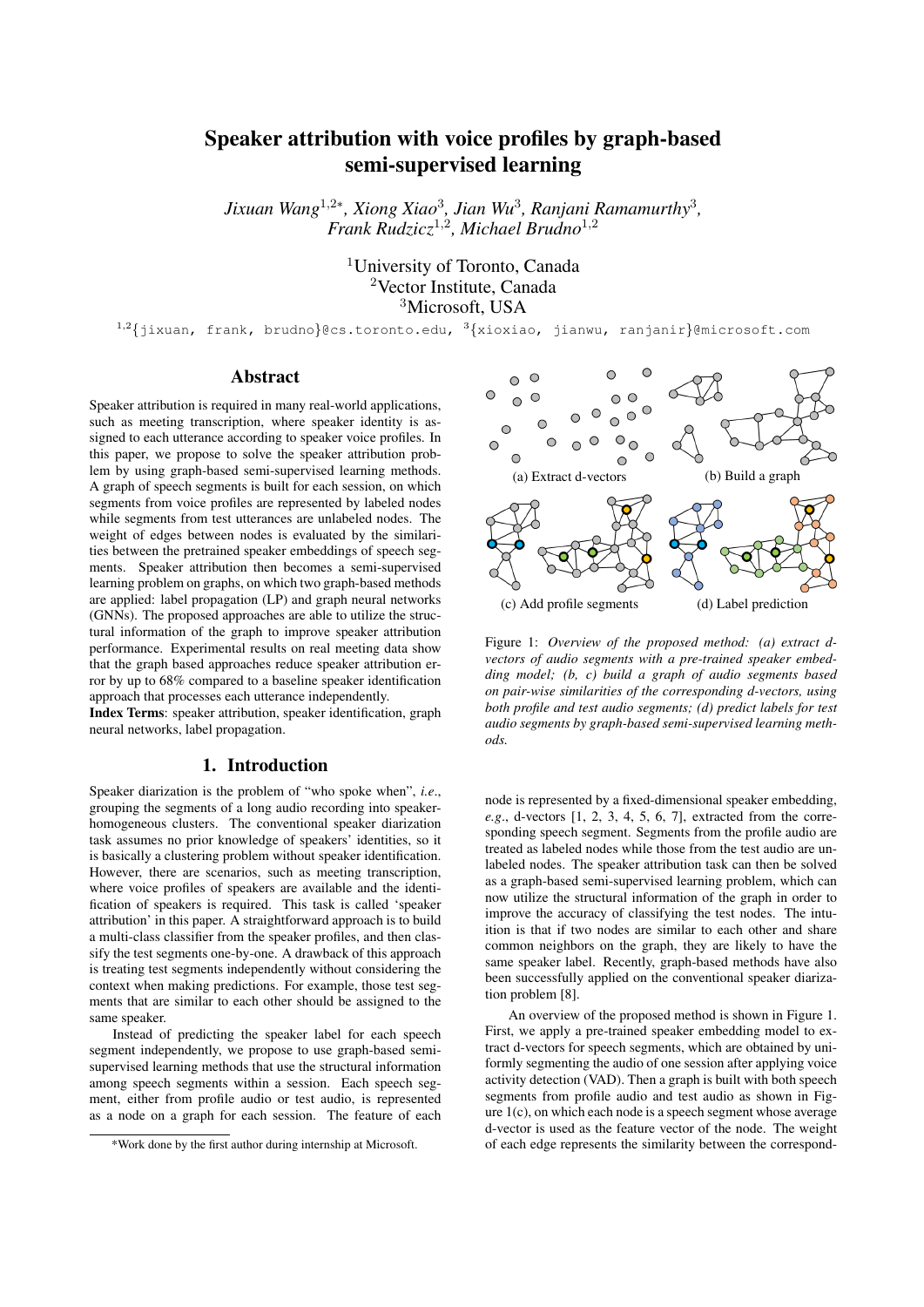ing segment pair. The profile segments are labeled nodes on the graph, while test segments are unlabeled. To classify the unlabeled nodes, we apply two graph-based semi-supervised learning methods: a graph Laplacian regularization-based approach (label propagation) and a graph embedding-based approach by GNNs. Experiments show that both of these two methods significantly outperform the classification-based methods on real multi-party meetings and present great potential for real-world applications. Our contributions can be summarized as:

- we propose the first solution to speaker attribution with speaker profiles through graph-based semi-supervised learning methods;
- we study two graph-based methods label propagation and GNN-based – and their applications on a speaker attribution pipeline; and
- we evaluate the proposed methods on real meeting data. Results show that the graph-based methods significantly outperform the baseline method and present great potential for real-world applications.

# 2. Related work

### 2.1. Speaker diarization with speaker profiles

While the conventional speaker diarization problem is usually solved by clustering or end-to-end approaches [9, 10, 11, 12, 13, 14], speaker diarization with profiles can be handled as a speaker identification or classification task. Speech embedding models that map raw speech features into a low-dimensional space are widely used for speaker identification or classification. Traditional methods apply probabilistic linear discriminant analysis (PLDA) on top of i-vectors to classify speakers [15]. Recently, neural network-based speaker embedding models have become popular in which speaker embedding models are usually trained via classification loss [1, 2], triplet loss [3, 4], generalized end-to-end loss [5], or prototypical network loss [6]. The similarities between resulting speaker embeddings can be measured by simple metrics, such as cosine or Euclidean distances, and a speech segment is typically classified as the speaker whose profile embedding is closest to it in the embedding space.

### 2.2. Graph based semi-supervised learning

Graph-based semi-supervised classification methods perform classification on graphs, where a small fraction of the nodes are labeled. The label information is propagated from the labeled nodes to the unlabeled nodes along the structure of a graph. This can be formulated as adding a graph-based regularization term to the supervised loss [16, 17, 18, 19]. Instead of using explicit graph-based regularization, other types of methods utilize graph neural networks (GNNs) to encode the graph structure and learn new representations for both labeled and unlabeled nodes [20, 21, 22, 23]. The supervised loss is defined on the labeled nodes but the gradient can be distributed to the unlabeled nodes to learn new representations for all nodes, upon which a classifier can be trained for inference.

# 3. Speaker classification on graphs

In this section, we discuss graph-based methods for speaker attribution with speaker profiles. The approach is illustrated in Figure 1.

# 3.1. Building similarity graphs of speech segments

We build a graph for the audio segments of each meeting. Each node represents an audio segment, which could be word-level or utterance-level, or be extracted by a sliding window with a fixed window shift. We use the average d-vector of each segment as the node features. The weight of edges between nodes is represented by the cosine similarity of node features, which is normalized to [0, 1] linearly.

There are several methods to construct graphs from pairwise similarities [24]: (1) simply connect all nodes, and weigh all edges by the similarities between their nodes; (2) only connect two nodes if at least one node or both are among the knearest neighbors of the other; (3) only keep the edges on which the weight is larger than a threshold. In this paper, we apply method (3) and treat the threshold as a hyperparameter.

A meeting session, including related speaker profiles, can be represented as a graph  $G(V, \mathcal{E}, A)$ , where V is the set of nodes (speech segments),  $\mathcal{E}$  is the set of edges, and  $A \in \mathbb{R}_{\geq 0}^{N \times N}$ is the affinity matrix with  $A_{ij} > 0$  if edge  $e_{ij} = (v_i, v_j) \in \mathcal{E}$ and  $A_{ij} = 0$  otherwise. N is the total number of nodes.  $X = [\mathbf{x}_1, ..., \mathbf{x}_N] \in \mathbb{R}^{N \times D}$  is the node feature matrix, where  $x_i$  is the average d-vector of the  $i^{th}$  node and D is the dimension of the embedding space. Without loss of generality, we assume the first M nodes are from speaker profiles and hence labeled, and  $0 < M < N$ .

#### 3.2. Label propagation

For a meeting session, let  $\mathcal{F} \in \mathbb{R}^{N \times C}$  be a set of matrices, where C is the number of speaker classes. Given a  $F \in \mathcal{F}$ ,  $y_i = \arg \max_{1 \leq j \leq C} F_{ij}$  is the predicted speaker ID for node i. The label propagation algorithm is summarized as follows:

- 1. Construct the affinity matrix A with  $A_{ij} = \frac{1+\cos(\mathbf{x}_i,\mathbf{x}_j)}{2}$ and  $A_{ii} = 0$ , where  $cos(\mathbf{a}, \mathbf{b})$  denotes the cosine similarity of a and b.
- 2. Initialize F as  $F_{ij}^{(0)} = 1$  if  $j = l_i, i \leq M$  and  $F_{ij}^{(0)} = 0$ otherwise, where  $l_i$  is the label of node i
- 3. Iteratively update F using  $F^{(t+1)} = \alpha SF^{(t)} + (1 \alpha$ ) $F^{(0)}$ , where  $S = D^{-1/2}AD^{-1/2}$ , D is the degree matrix of A,  $\alpha$  is a hyperparameter between  $(0, 1)$  and t is the iteration index.
- 4. Stop when  $F$  has converged to  $F^*$ . The speaker ID of node *i* is obtained as  $y_i = \arg \max_{1 \leq j \leq C} F_{ij}^*$ .

The initial matrix  $F^{(0)}$  represents our knowledge about the labels of the nodes. Through iterative updating of  $F$ , the label information is propagated to the whole graph. In each iteration, the soft label assignment of a node  $(F_i^{(t)})$  is updated as a weighted sum of the soft label assignment of itself, its neighbors, and the initial assignment. In this way, each neighborhood in the graph will tend to have the same speaker ID. A limitation of label propagation is that it does not directly minimize the expected speaker classification errors through learning on the graph. It also lacks the free parameters that allows learning from labeled nodes. More details on label propagation can be found in [17].

In this work, we modified the label propagation by freezing the columns of  $F$  for labeled nodes, as we don't want to change the label assignment of the profile segments. We found that this improves the robustness of label propagation on the speaker attribution task. We also use a fixed number of iterations instead of waiting until the algorithm converges, as the converged F does not always give the best performance.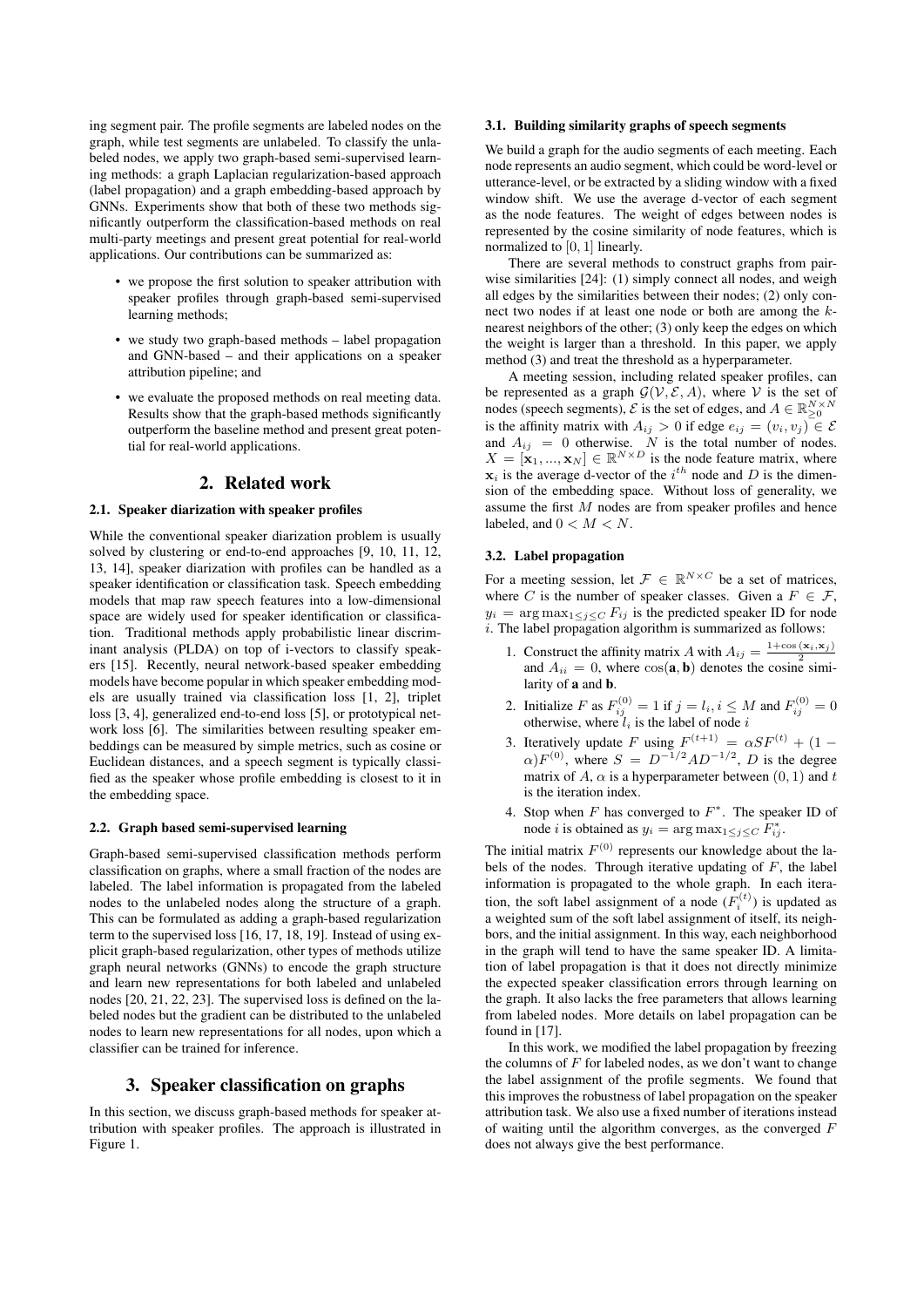

Figure 2: *Graph convolution. The feature of the bold node in the next layer is the output of a function of the features of itself and its neighbors in the current layer. The thickness of the edges denotes the similarity between pairs of nodes.*

# 3.3. Graph embedding based methods

To moderate the limitations of label propagation, we apply several variants of GNNs to the speaker attribution task. Specifically, we apply the variants under the framework of the message passing neural networks (MPNNs) [23] and achieve better performance. Under the MPNN framework, as shown in Figure 2, the convolutional operator is expressed as a message passing scheme:

$$
\mathbf{x}'_i = \gamma_{\boldsymbol{\Theta}} \left( \mathbf{x}_i, \Box_{j \in \mathcal{N}(i)} \phi_{\boldsymbol{\Theta}} \left( \mathbf{x}_i, \mathbf{x}_j, \mathbf{e}_{i,j} \right) \right), \tag{1}
$$

where  $x_i$  is the feature of node i of the current layer with dimension  $D$ ,  $\mathbf{x}'_i$  is the node feature in the next layer with dimension D',  $e_{i,j}$  is the edge feature from node i to node j,  $\gamma(\cdot)$  and  $\phi(\cdot)$  are the update function and message function, respectively (parameterized by  $\Theta$ ), and  $\Box$  denotes the aggregation function, *e.g., sum, mean, max, etc.*  $\mathcal{N}(i)$  is the set of neighbors of node i.

Specifically, one variant we apply is the graph convolutional network (GCN) described by [22] in which the  $\Box$  function corresponds to taking a certain weighted average of neighboring nodes:

$$
\mathbf{x}'_i = \sigma \left( W \sum_j L_{ij} \mathbf{x}_j \right), \tag{2}
$$

where  $L = \hat{D}^{-1/2} \hat{A} \hat{D}^{-1/2}$ ,  $\hat{A} = A + I_N$ , and  $\hat{D}$  denotes the degree matrix of  $\hat{A}$ .  $W \in \mathbb{R}^{D' \times D}$  is a layer specific trainable weight matrix, and  $\sigma(\cdot)$  is a nonlinear function which, in our case, is the exponential linear units (ELU) activation function [25].

We build and train a model with several GCN layers for each meeting session *separately*. The output dimension of the last layer is equal to the number of speaker classes  $C$  in a meeting session. Instead of the ELU activation function, we apply the softmax activation function row-wise on the output embedding matrix  $X_{out} \in \mathbb{R}^{N \times C}$  from the last GCN layer, resulting in a predicted probability matrix  $Z \in \mathbb{R}^{N \times C}$ . The model is trained with regard to the cross-entropy loss over labelled segments in a meeting session:

$$
\mathcal{L} = -\sum_{i=1}^{M} \sum_{j=1}^{C} F_{ij} \ln Z_{ij}
$$
 (3)

Instead of using explicit graph-based regularization as in label propagation, GNNs can directly encode the graph structure into the model. Training signals can be distributed from the supervised loss  $\mathcal L$  along the graph structure, and thus the

model can learn representations of both labelled and unlabelled speech segments. This enables GNN models to have more powerful classification ability than label propagation. However, for GNN models, we need to separate a subset from the labelled segments in each meeting session for validation purposes.

## 4. Experiments

### 4.1. Datasets

The graph-based methods are evaluated on two sets of in-house real meeting data, including a *dev* set containing 9 meetings and a *test* set containing 19 meetings. The number of speakers in a meeting ranges from 2 to 20, with a mean of 8. The average duration of the meeting sessions is about 41 minutes. The profile audio was recorded by laptop microphones or headphones, and the meeting audio was recorded by microphone arrays in meeting rooms. The duration of the profile audio for a speaker is about 20-40s long and each profile audio file consists of a few sentences. There is no signal processing applied on the profile audio, but the meeting audio is processed by beamforming to enhance the speech signal. After VAD, the profile audio is uniformly split into 1.2s long speech segments, while the meeting audio is split into 0.8s speech segments. For each segment, d-vectors are extracted and averaged to represent the speaker characteristics of the segment.

#### 4.2. Implementation details

The d-vector extraction model is trained on the VoxCeleb2 dataset [26] with data augmentation [7]. In our baseline system, each enrolled speaker is represented by a single profile d-vector averaged from the d-vectors extracted from the speaker's profile audio. A segment is assigned to the speaker whose profile d-vector has the highest cosine similarity with the segment's dvector.

We use the *dev* set to tune the hyperparameters for graphbased methods, including the threshold for graph edge pruning, parameter  $\alpha$  for LP, architecture and learning rate of the GNN model, *etc*. Specifically, to build graphs we only connect two nodes if their cosine similarity is larger than 0.6. The GNN model includes two GCN [22] layers between which we apply the ELU activation function [25] and a dropout layer [27]. Each hidden layer contains 64 nodes. The output dimension is equal to the number of speakers of a session and a softmax layer is applied to output a probability distribution. The GCN layers are implemented with the PyTorch Geometric library [28].

For the GNN-based method, a network is trained for each meeting. We split the labeled nodes into two sets equally and train two models. In the first model, we use the first half of labeled nodes as training set and second half as cross validation set. In the second model, we switch the two sets. In this way, we can effectively use all the labeled nodes for training. For each model, the training stops if there is no improvement on the cross validation loss. During inference, the hidden activation vectors of the two models before the softmax layer are summed. Note the cross validation set here is used for model selection for a single meeting session, which is different from the *dev* set used for hyperparameter tuning.

#### 4.3. Experimental design and evaluation metrics

For each meeting session the same number of profile d-vectors are provided for each speaker. To evaluate the performance of the methods with different amount of profile data, the number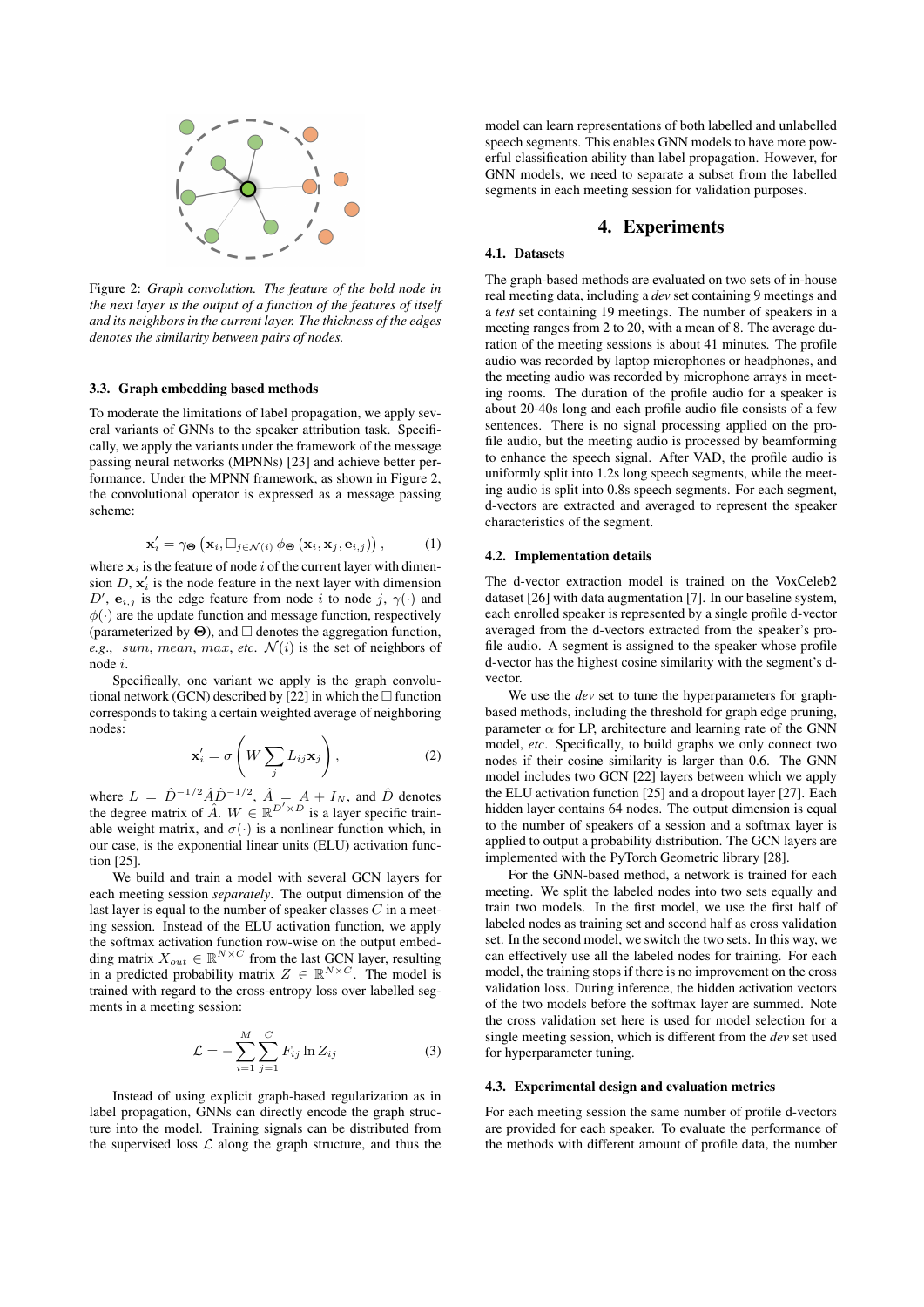Table 1: *Segment error rate on the validation set. "#" denotes the number of labeled speech segments for each speaker. "Cosine" refers to the the baseline method based on cosine similarity. "mean" and "std." refer to mean value and standard derivation, respectively. "RER" refers to relative error reduction with regard to the baseline method.*

| #  | Cosine       | ΙP                         |      | <b>GCN</b>          |     |                             |
|----|--------------|----------------------------|------|---------------------|-----|-----------------------------|
|    | mean std.    | mean std.                  |      |                     |     | $RER/\%$ mean std. $RER/\%$ |
|    | 19.1 4.8     | $9.3 \quad 3.0 \quad 51.2$ |      | 6.1                 | 2.0 | 68.2                        |
| 10 | 14.7 2.5     | $7.0\quad 0.9$             | 52.1 | $\frac{1}{5.5}$ 0.7 |     | 62.5                        |
| 20 | 13.2 2.0     | $6.4$ 0.8                  | 51.3 | 5.0                 | 0.4 | 62.3                        |
| 30 | $12.5 \t2.0$ | 0.6<br>6.1                 | 51.4 | 49                  | 0.4 | 60.8                        |

Table 2: *Segment error rate on the test set. Same notations are used as in Table 1.*

| # | Cosine | $\mathbf{I} \mathbf{P}$                       |  | - GCN |  |  |
|---|--------|-----------------------------------------------|--|-------|--|--|
|   |        | mean std.   mean std. RER/%   mean std. RER/% |  |       |  |  |
|   |        |                                               |  |       |  |  |
|   |        |                                               |  |       |  |  |
|   |        |                                               |  |       |  |  |
|   |        |                                               |  |       |  |  |

of profile d-vectors provided for training ranged from 5 to 30. The duration of the corresponding profile audio is from 5 to 25 seconds. For each meeting, we apply every method 10 times, each time with randomly sampled profile d-vectors. The profile d-vectors are obtained by randomly sampling consecutive audio segments rather than randomly sampled individual segments in order to be more accordant with practical circumstances. The sampling is performed only once per run, so different methods use exactly the same sampled profile segments. We report both the mean and standard deviation of the segment classification errors across the 10 runs.

#### 4.4. Experimental results

The results on the *dev* and *test* sets are shown in Table 1 and 2, respectively. Graph-based methods significantly outperform the baseline method, resulting in much lower error rate and lower standard deviation. The relative error reduction against the baseline method is up to 68.2% and 48.7% on the *dev* and *test* sets, respectively. The GNN-based method demonstrates better performance over LP under all settings in terms of both accuracy and stability.

Although the baseline model is simple, it achieves reasonable results. Applying more complex classifiers, *e.g*., support vector machines (SVMs) or multilayer perceptron (MLP) models do not perform better than the baseline due to the small amount of training data (profile data) and the acoustic mismatch between profile audio and meeting audio. The graph-based semi-supervised learning methods were able to learn from both labeled and unlabeled data, alleviating the data sparsity and mismatch problem significantly.

As expected, the mean error rate and stand derivation drops with more profile d-vectors provided. The GNN-based method outperforms label propagation significantly, especially with fewer profile d-vectors. However, the performance of the baseline method improves on the test set while the performance of graph based methods drop. This might be due to the discrepancy of acoustic characteristics between the *dev* and *test* sets, to

which the baseline approach is less vulnerable since it is parameter free.

# 5. Conclusion

In this work, we applied graph-based semi-supervised learning methods for the speaker attribution task with speaker voice profiles. We build a graph of speech segments for each meeting with both the profile audio and meeting audio. We applied two methods to this task – label propagation and a GNN-based method. Experiments on real multi-party meeting data showed that the graph-based methods outperformed the classifier-based methods significantly due to its use of meeting-wide structure information represented as graphs. Moving forward, we will extend the graph-based methods for online speaker identification and scenarios where some or all the speakers do not have voice profiles.

# 6. Acknowledgement

The authors thank Tianyan Zhou and Yong Zhao for providing the d-vector extraction model, and Zhuo Chen for helpful discussions. Rudzicz is a CIFAR Chair in AI.

# 7. References

- [1] E. Variani, X. Lei, E. McDermott, I. L. Moreno, and J. Gonzalez-Dominguez, "Deep neural networks for small footprint textdependent speaker verification," in *2014 IEEE International Conference on Acoustics, Speech and Signal Processing (ICASSP)*. IEEE, 2014, pp. 4052–4056.
- [2] D. Snyder, D. Garcia-Romero, G. Sell, D. Povey, and S. Khudanpur, "X-vectors: Robust dnn embeddings for speaker recognition," in *2018 IEEE International Conference on Acoustics, Speech and Signal Processing (ICASSP)*. IEEE, 2018, pp. 5329–5333.
- [3] C. Li, X. Ma, B. Jiang, X. Li, X. Zhang, X. Liu, Y. Cao, A. Kannan, and Z. Zhu, "Deep speaker: an end-to-end neural speaker embedding system," *arXiv preprint arXiv:1705.02304*, 2017.
- [4] H. Bredin, "Tristounet: triplet loss for speaker turn embedding." in *2017 IEEE international conference on acoustics, speech and signal processing (ICASSP)*. IEEE, 2017, pp. 5430–5434.
- [5] L. Wan, Q. Wang, A. Papir, and I. L. Moreno, "Generalized end-to-end loss for speaker verification," in *2018 IEEE International Conference on Acoustics, Speech and Signal Processing (ICASSP)*. IEEE, 2018, pp. 4879–4883.
- [6] J. Wang, K.-C. Wang, M. T. Law, F. Rudzicz, and M. Brudno, "Centroid-based deep metric learning for speaker recognition," in *ICASSP 2019-2019 IEEE International Conference on Acoustics, Speech and Signal Processing (ICASSP)*. IEEE, 2019, pp. 3652– 3656.
- [7] T. Zhou, Y. Zhao, J. Li, Y. Gong, and J. Wu, "CNN with phonetic attention for text-independent speaker verification," in *Proc. IEEE Workshop on Automatic Speech Recognition and Understanding*, 2019.
- [8] J. Wang, X. Xiao, J. Wu, R. Ramamurthy, F. Rudzicz, and M. Brudno, "Speaker diarization with session-level speaker embedding refinement using graph neural networks," in *2020 IEEE International Conference on Acoustics, Speech and Signal Processing (ICASSP)*, 2020, pp. 7109–7113.
- [9] S. Meignier and T. Merlin, "LIUM SpkDiarization: an open source toolkit for diarization," 2010.
- [10] S. H. Shum, N. Dehak, R. Dehak, and J. R. Glass, "Unsupervised methods for speaker diarization: An integrated and iterative approach," *IEEE Transactions on Audio, Speech, and Language Processing*, vol. 21, no. 10, pp. 2015–2028, 2013.